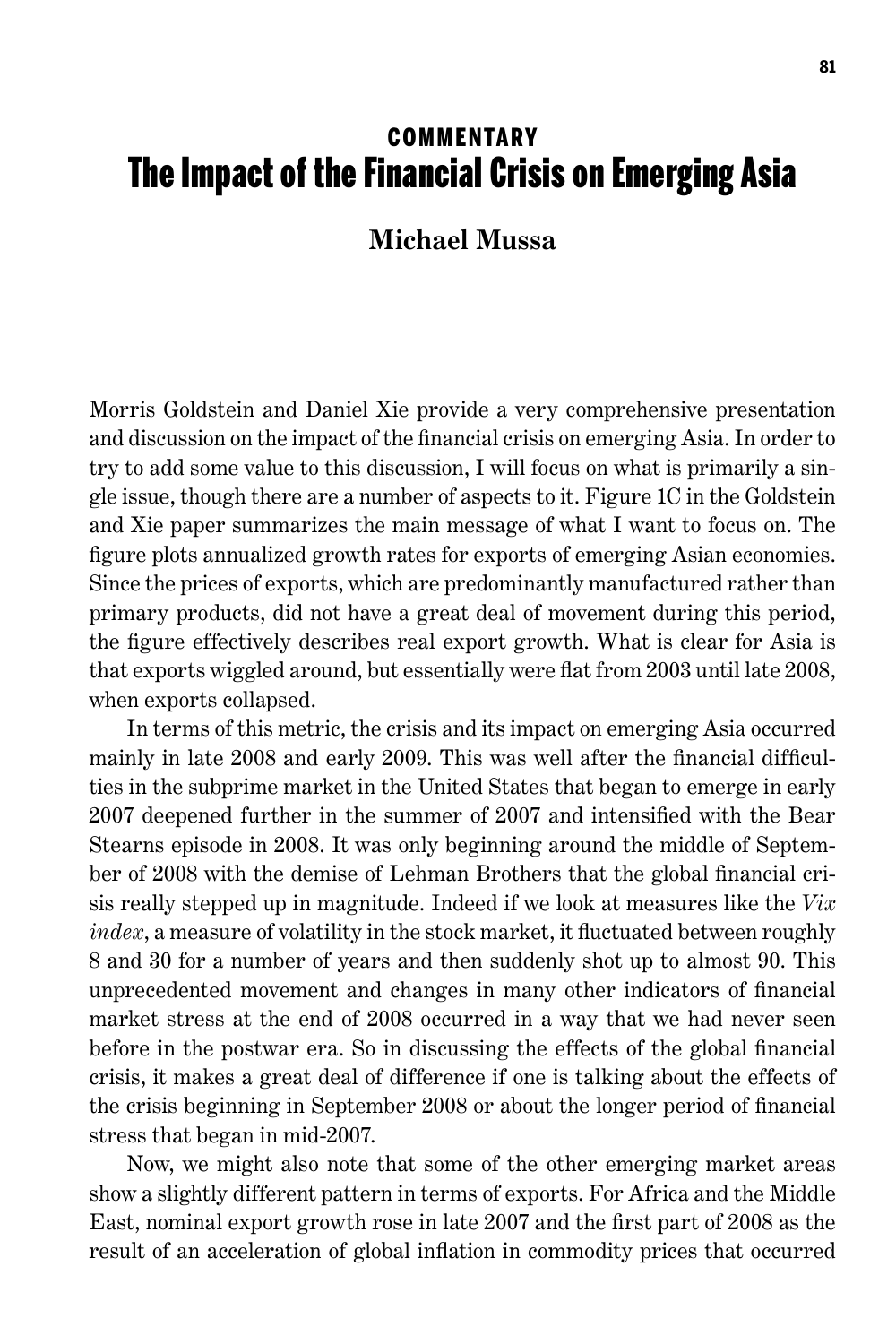just before the global economic collapse and intensification of the financial crisis that occurred in the latter part of 2008.

Let me discuss further the timing of the financial crisis and the timing of the impact on emerging Asia. The first key point is that, while a great deal of attention has focused on the global financial crisis, I think that to a greater extent than is widely appreciated we have seen a classic boom-and-bust cycle in the world economy, to which has been added some elements of typical financial stress, augmented by the extraordinary financial market turbulence experienced in the fall of 2008. So we need to understand the global crisis as part of a broader cyclical phenomenon.

World economic growth slowed very substantially in 2001 and 2002 and accelerated beginning in early 2003 into the 4 to 5 percent range through 2007. This first phase of the general global expansion ended around mid-2006. Note that U.S. gross domestic product (GDP) also accelerated in this period, as did GDP growth in emerging Asia and most regions of the world economy. It was a very broad-based global economic expansion, with inflation remaining generally very well subdued at least through 2006 and 2007, despite some upward movement in commodity prices. In Asia, growing exports were a very important part of the economic boom. In the United States the housing sector was booming with residential investment (having suffered no downturn in the recession of 2001) and continuing to expand rapidly through the end of 2005. Home prices escalated rapidly, reaching a peak in the middle of 2006. With U.S. domestic demand growing somewhat more rapidly than real GDP, there was a corresponding further deterioration in the U.S. current account deficit. So in phase one there was a general boom without inflation.

In phase two, the U.S. economy slowed significantly, especially in terms of domestic demand growth. Domestic demand growth from the middle of 2006 to the end of 2007 was barely more than 1 percent at an annual rate. GDP growth also slowed to a little bit more than 2 percent. Improvement in U.S. real net exports, aided by the continuing boom in the rest of the world economy, was the key reason why the U.S. did not slow more or fall into recession during this stage of the business cycle. So we see a differential movement between the U.S. and most of the rest of the world economy in this six-quarter period from mid-2006 through 2007. Emerging Asia on the whole continued to do quite well, as did Western Europe and Japan to an extent. However, global inflation began to accelerate towards the end of this period, with 12-month inflation rates picking up in most of the world economy. The U.S. was a bit of an exception because core inflation in the U.S. showed very little response to the general rise of prices elsewhere in the world economy. This difference is important in terms of the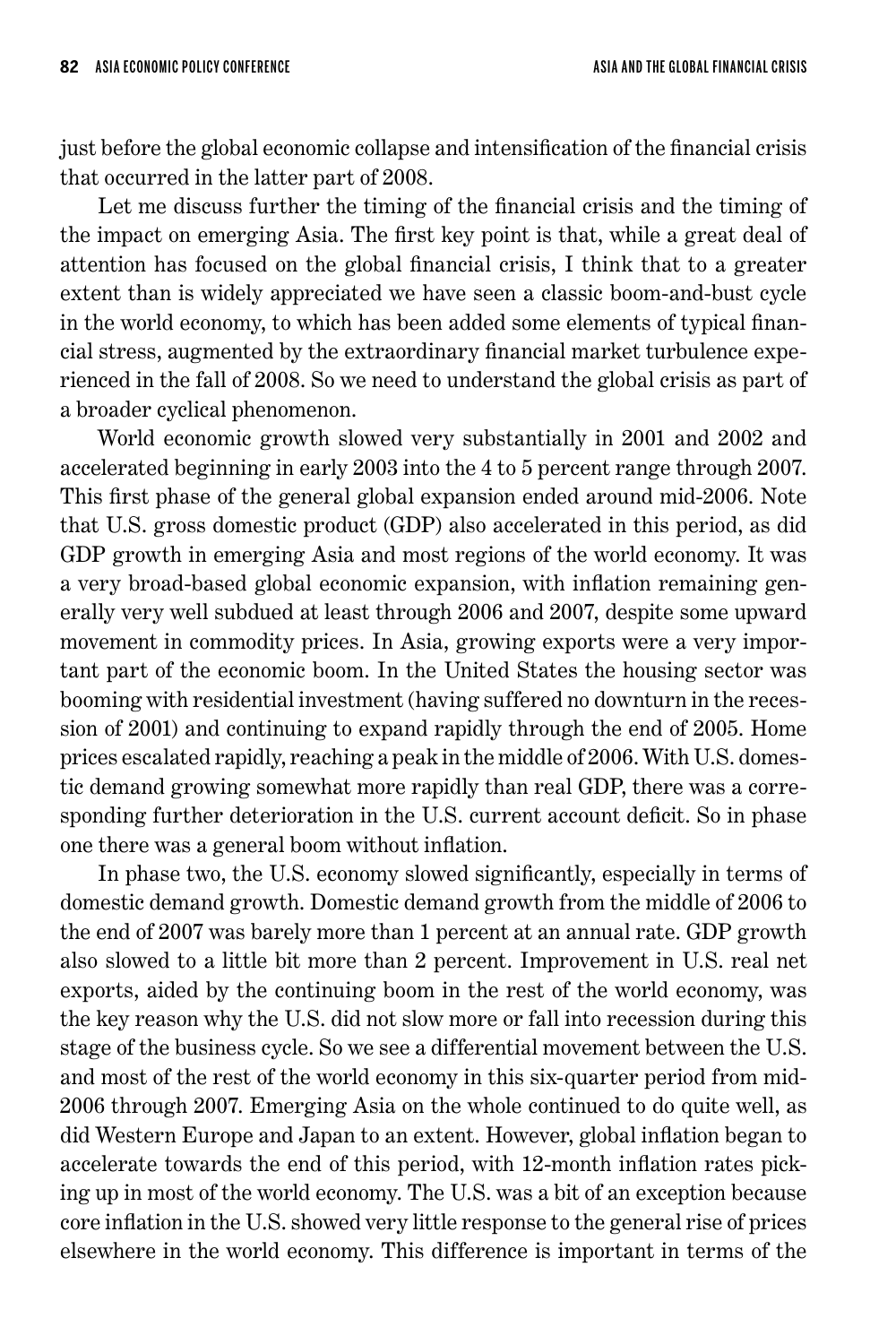conduct of economic policy. The Federal Reserve, concerned about both developments in the financial sector and the weakening of economic activity, started easing monetary policy in the fall of 2007. In contrast, almost all other countries around the world were either maintaining relatively firm monetary policies or tightening policies further at this stage.

Moving to phase three, during the first eight or nine months of 2008 the U.S. economy was in recession according to the National Bureau of Economic Research. Other countries generally continued to expand through the first quarter of 2008, and inflation worldwide continued to surge with the oil prices moving to new highs. However, in the second quarter of 2008, global GDP growth began to slow substantially. Most other industrial countries experienced negative growth, as did a number of emerging market countries such as Korea and Singapore. Though growth in most of emerging Asia including China remained positive, the overall global economy entered into recession by the third quarter of 2008. The United States contributed to this global recession through spillovers from its financial crisis and its domestic recession. But the global recession was also partly a result of the global tightening of monetary policy implemented to combat rapidly rising commodity price inflation earlier in 2007. In addition, the remarkable upsurge in world oil prices dramatically cut the real value of consumer income and spending power in the U.S. and many other economies.

So the deepening global economic slowdown in the first eight or nine months of 2008 was certainly not exclusively due to the financial crisis up to that point. It was also the result of cyclical events, including the upsurge in oil prices and tightening of monetary policy abroad. Then on top of it all, we added this remarkable, unprecedented collapse in the functioning of key global credit markets and economic activity around the world. This showed up in everybody's GDP growth rates in the fourth quarter of 2008, as growth rates around the world all dropped very substantially from where they had been in previous years. The global decline in real GDP by more than 6 percent at an annual rate is unprecedented in the postwar history of the world economy. So it is there where we see the impact of the global financial crisis.

This has several implications. First, what we are ultimately going to think about this crisis is probably going to have to wait until another conference to consider further because a great deal depends upon whether, as I expect, we will get a V-shaped recovery or we have a long period of very sluggish economic recovery including in the United States and most industrial countries. We just do not know the answer to that yet but it will surely influence how we think about this episode. Just as if, had we held this conference a year ago, it would have been very different from the conference we're having now because